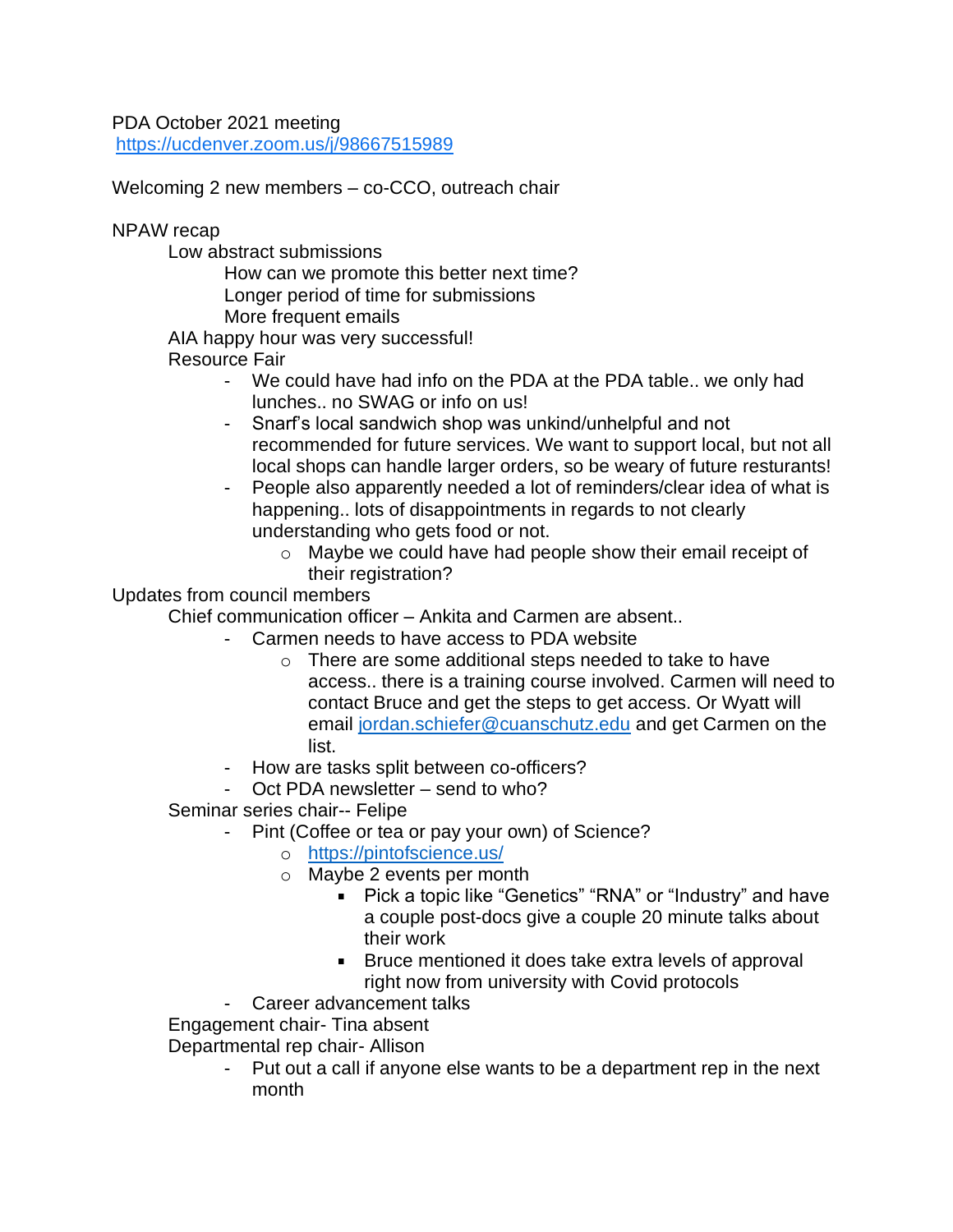- Will reach out to the old reps to restart initiatives
- More videos, we have one on Visas, but Allison will reach out to see if anyone else is working on videos

Travel award chair- Daria

- Email was sent to the dean of the grad school, basically a thank you letter
- 9,500 budget last year
	- o This could be three cycles: Oct, Feb, May
	- o 5 winners.. 2 winners get \$700/each and 3 winners with \$600/each
- Will announce the first round of the award soon
- In person conferences \$700 helps, but if it's a virtual conference then this is possibly too much. People will have to justify the use
	- o Could create two options/applications: Virtual \$250, in person \$750
	- o People have to demonstrate/justify the need.. without this I cant do this..

Denver postdoc rep- Nicole

- connect to an individual person on their campus and ask
- virtual events are more inclusive
- -best events are during business hours, lunch, coffee, etc.

Diversity and International Officer- Joseyln

- Visa talks
- Cooking classes
- [https://ucdenver.co1.qualtrics.com/jfe/form/SV\\_djnE7ae6XTEYksZ](https://ucdenver.co1.qualtrics.com/jfe/form/SV_djnE7ae6XTEYksZ)
	- o A survey to try to get feedback about concerns/questions postdocs are currently having
- Is there money in the PDA budget to help with an award for child-care?
	- o This is actually a larger issue and something we can work towards
	- $\circ$  Lets create a project! Gather information and push it to the administration to try for a larger change
	- o https://www.cuanschutz.edu/student/resources/child-care

Outreach chair

Oct PDA outdoor activities?

- At the Brewery/happy hour, we got questions about in person events
- Picture a scientist outside movie viewing was successful, there's lots of potential there

- Attending new postdocs orientation

- We'd like some members to attend the new post-docs orientation
- What to be included in Bruce's orientation email
	- $\circ$  Maybe a shorttitt video of ourselves, why we got involved in the PDA, our job roles, etc
		- This can be shared at orientation and out on the website!